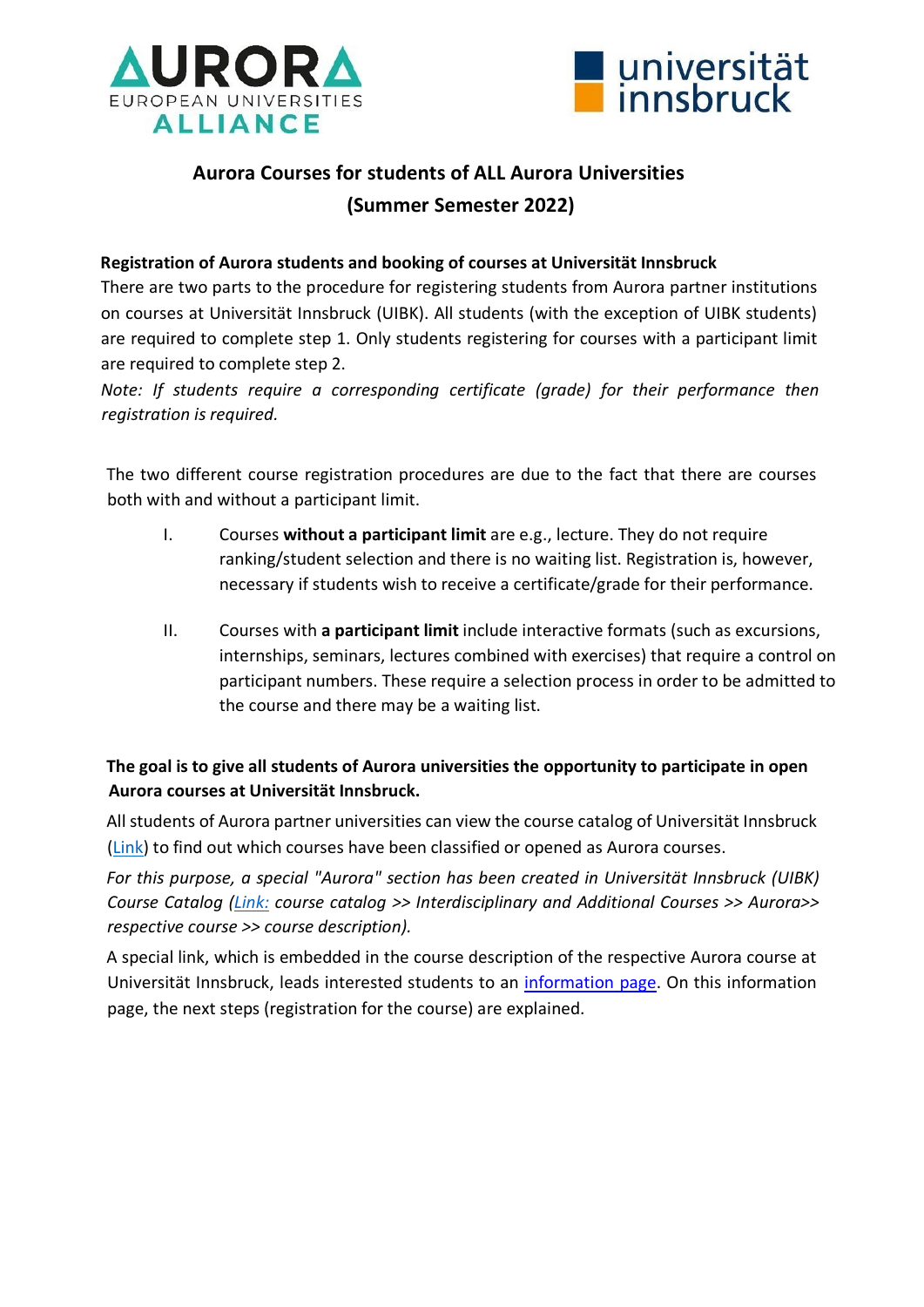



## **Step 1: To be completed by ALL Aurora students (except UIBK students) wishing to register for a Universität Innsbruck Aurora course**

Please submit the following documents electronically and in separate files (UIBK students are an exception, see below\*). In providing this information, students give their consent to further processing of their data by the respective home institution and UIBK.

## Registration form available from [here](https://www.uibk.ac.at/international/aurora/kursangebote/uibk/-registration-form.docx)

*Note: If a student is currently enrolled or has studied at an Austrian university, an Austrian matriculation/registration number must be provided.* 

Scan/copy passport

For proof of identity

Confirmation of enrollment from the home university

To provide proof of current enrollment in a degree program at one of the Aurora universities

\* UIBK students are required to register via the same link, but the additional documents listed above can be omitted. Note: UIBK students must complete step 2 where relevant.

*Upon submission:* the College Service Center (Fakultäten Servicestelle) together with the Aurora Office, processes the registration of students at UIBK and registration for the respective course(s).

## **Step 2: To be completed additionally by Aurora students wishing to register for a Universität Innsbruck Aurora course with limited places**

All Aurora students have to submit some personal data and the following documents digitally for admission to UIBK (enrollment) or registration for the course (exception registration/enrollment for UIBK students see below):

## **Registration/enrollment**

UIBK students have to register via the same link, but the transmission of the data listed below can be omitted.

## Registration form available from [here](https://www.uibk.ac.at/international/aurora/kursangebote/uibk/-registration-form.docx)

*Note: If a student is currently enrolled or has studied at an Austrian university, an Austrian matriculation/registration number must be provided.* 

Scan/copy passport

For proof of identity

## Confirmation of enrollment from the home university

To provide proof of current enrollment in a degree program at one of the Aurora universities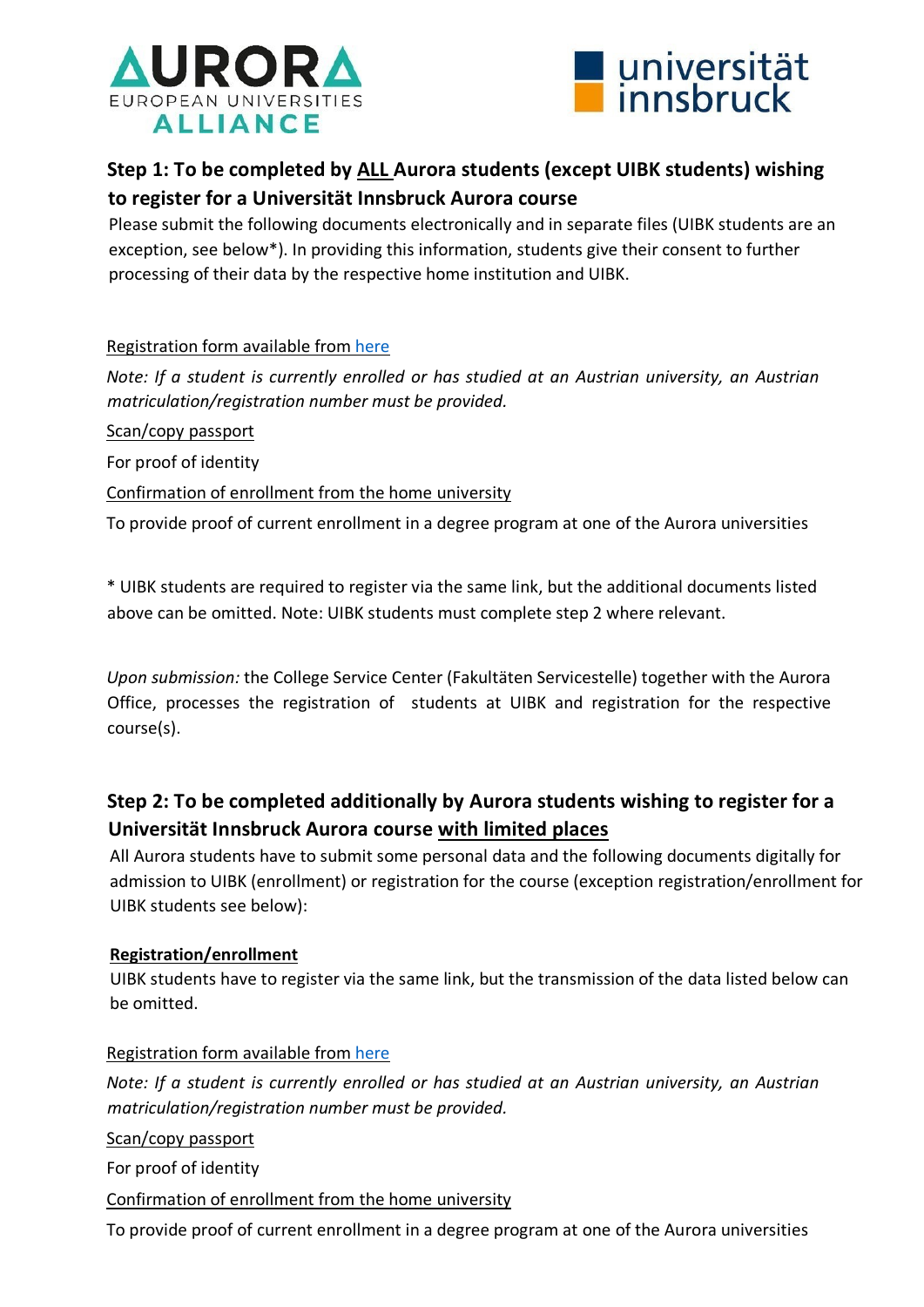



*Note: The students are requested to submit the following documents electronically and in separate files. In providing this information, students give their consent to further processing of their data by the respective home institution and UIBK.* 

### **Course registration**

**The maximum possible number of participants per Aurora University is determined by the number of participants set for the course (see course catalog).** 

### **Certificates**

Grades are entered via LFU:online as for all other regular courses at UIBK.

After successful completion of the course, all students can download/print their official transcripts/certificates via LFU:online.

### *Recognition*

*Whether successfully completed courses can be recognized for a specific study program is subject to the professional assessment of the responsible academic bodies (usually the Dean of Studies or the Associate Dean of Studies) at the home university.* 

*If you wish to have a course recognized, it is therefore essential to clarify this in advance!*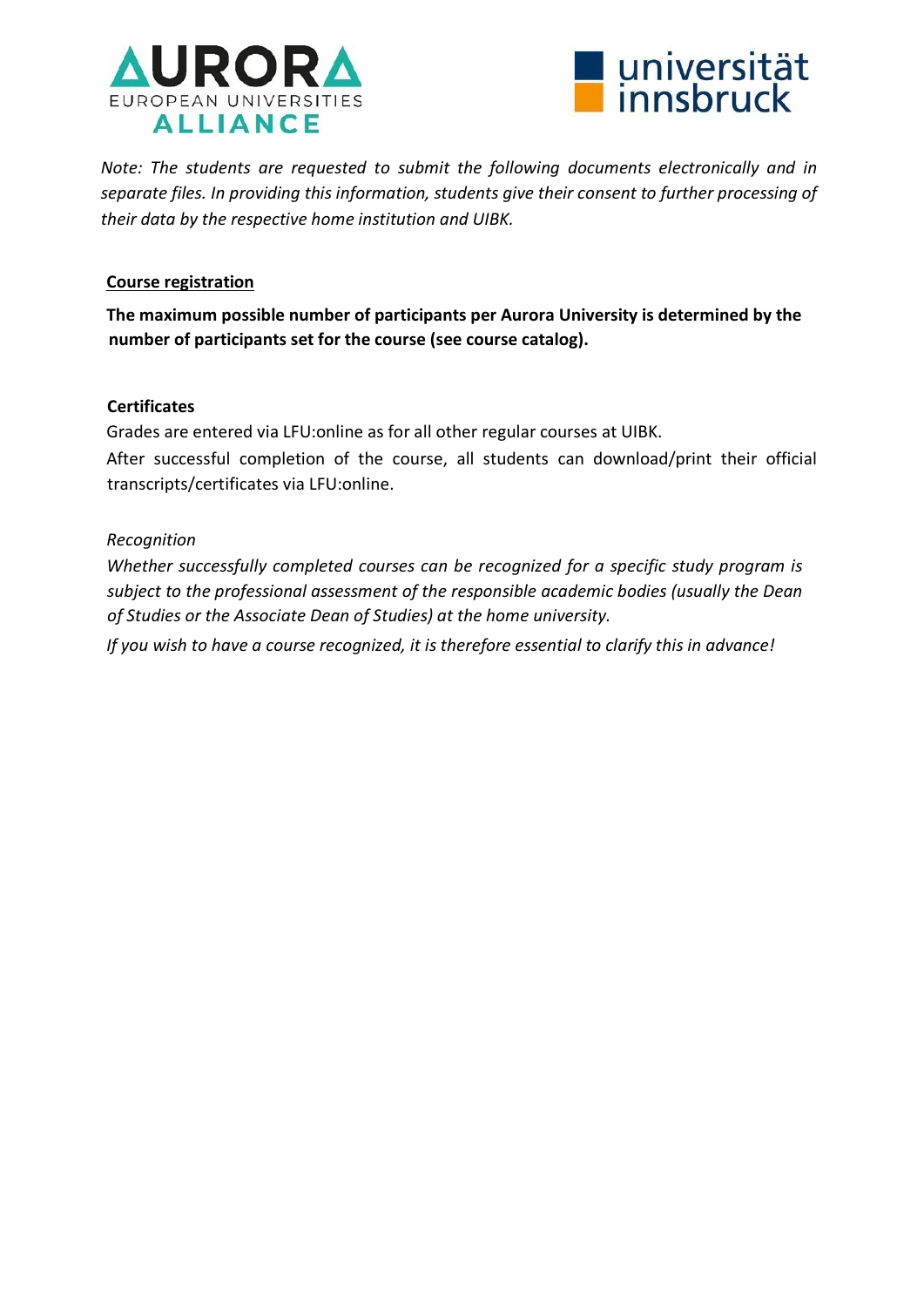



## **Procedure – Timeline for Bachelor and Master courses**

| Key dates Summer Semester at Universität Innsbruck: |                   |
|-----------------------------------------------------|-------------------|
| Publication of course catalog                       | 07.01.2022        |
| General admission period                            | 07.01.-05.02.2022 |
| Course registration (Bachelor/Master)               | 01.02.-21.02.2022 |
| Semester/Course Period                              | 07.03.-02.07.2022 |

## **07.01.-30.01.2022:** Aurora students have the opportunity to apply for the course

- $\checkmark$  via a link in the course catalog of the respective course or
- $\checkmark$  directly via the Aurora course information page: Aurora Course Offerings – [University of Innsbruck \(uibk.ac.at\)](https://www.uibk.ac.at/international/aurora/kursangebote/uibk/index.html.en)

**31.01.-04.02.2022:** After the application deadline, data clearing will take place (in consultation with the respective home institutions, if necessary).

**07.02.-18.02.2022:** The students of the Aurora partner universities are registered as a "nondegree seeking student", for attending individual courses at Universität Innsbruck by the College Service Center/ Admission Department UIBK

- $\checkmark$  As a result, all students of the Aurora partner universities receive a UIBK email address and access to LFU:online (student portal of Universität Innsbruck).
- $\checkmark$  For Aurora students from other Aurora universities, the Rectorate waives the tuition fees (EUR 363.36).
- $\checkmark$  The fees for the Austrian Students' Union (currently EUR 20.70) are paid for the respective student by the Aurora Office (aurora@uibk.ac.at) as an intermediate step between registration and receipt of the access data for the upcoming Summer Semester 2022.
- $\checkmark$  The College Service Center/Admission Department of UIBK will forward the appropriate data to the Aurora Office. Payment of the fee is required in order to proceed with semester enrollment.
- $\checkmark$  Aurora students of the Aurora partner universities receive their access data for the use of the IT services (LFU:online, OLAT ...) via e-mail by the College Service Center.

**21.02.-25.02.2022:** All students are registered for the respective course by the FSS and the Aurora Office via LFU:online and receive information about the course (once also to their home email address).

*It is important that the entire enrollment/registration process is completed before the course starts!*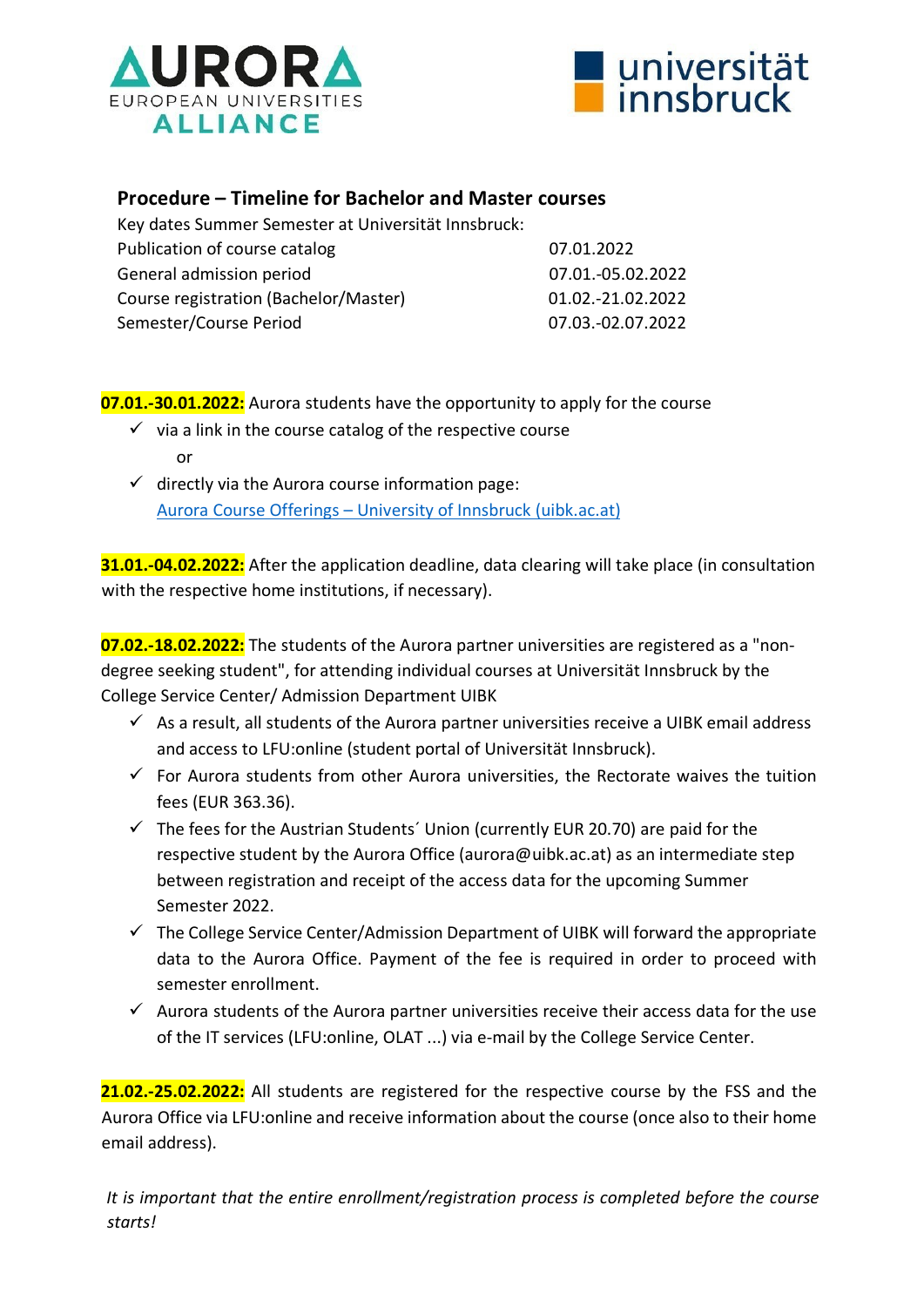



## **Procedure for the Doctoral Course 645.900: Borders and Places. The Spatial Dimension of Culture**

## **Step 2: To be completed additionally by Aurora students wishing to register for a Universität Innsbruck Aurora course with limited places**

All Aurora students have to submit some personal data and the following documents digitally for admission to UIBK (enrollment) or registration for the course (exception registration/enrollment for UIBK students see below):

## **Registration/enrollment**

UIBK students have to register via the same link, but the transmission of the data listed below can be omitted.

Registration form available from [here](https://www.uibk.ac.at/international/aurora/kursangebote/uibk/-registration-form.docx) 

*Note: If a student is currently enrolled or has studied at an Austrian university, an Austrian matriculation/registration number must be provided.* 

Scan/copy passport

For proof of identity

Confirmation of enrollment from the home university

To provide proof of current enrollment in a degree program at one of the Aurora universities

#### **CV + Abstract**

**CV and a brief abstract (max. 2,000 characters) of the dissertation project highlighting the potential for interdisciplinary discussions on the cultural dimensions of space.**

*Note: The students are requested to submit the following documents electronically and in separate files. In providing this information, students give their consent to further processing of their data by the respective home institution and UIBK.* 

#### **Course registration**

The available places are allocated by the course instructor based on the completely submitted documents (registration date with complete documents) and the CV+Abstract! The maximum possible number of participants per Aurora University is determined by the number of participants set for the course (see course catalog).

#### **Certificates**

Grades are entered via LFU:online as for all other regular courses at UIBK.

After successful completion of the course, all students can download/print their official transcripts/certificates via LFU:online.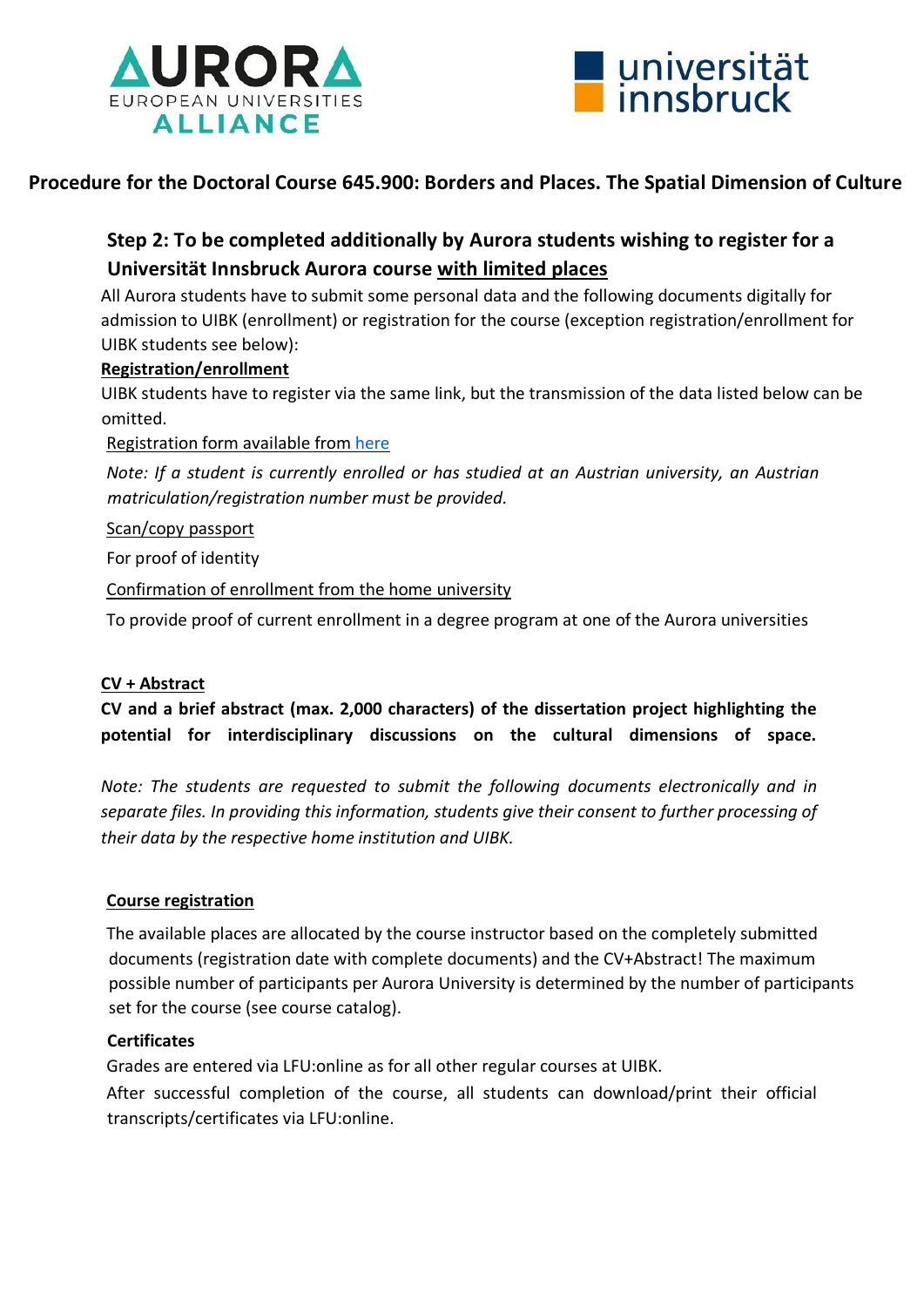



### *Recognition*

*Whether successfully completed courses can be recognized for a specific study program is subject to the professional assessment of the responsible academic bodies (usually the Dean of Studies or the Associate Dean of Studies) at the home university.* 

*If you wish to have a course recognized, it is therefore essential to clarify this in advance!* 

## **Procedure – Timeline for the Doctoral Course 645.900: Borders and Places. The Spatial Dimension of Culture**

| Key dates summer semester at Universität Innsbruck: |                   |
|-----------------------------------------------------|-------------------|
| Publication of course catalog                       | 07.01.2022        |
| General admission period                            | 07.01.-05.02.2022 |
| Grace period                                        | 06.02.-30.04.2022 |
| Course registration (Bachelor/Master)               | 01.02.-21.02.2022 |
| Semester/Course Period                              | 07.03.-02.07.2022 |

**01.03.-14.03.2022:** Aurora PhD students have the opportunity to apply for the course 645.900

- $\checkmark$  via a link in the course catalog of the respective course or
- $\checkmark$  directly via the Aurora course information page: Aurora Course Offerings – [University of Innsbruck \(uibk.ac.at\)](https://www.uibk.ac.at/international/aurora/kursangebote/uibk/index.html.en)

**15.03.-30.03.2022:** After the application deadline a data clearing (15.03.-19.03., if necessary in consultation with the home institutions) and the ranking of the applications by the course management at Universität Innsbruck based on the completely submitted documents and the CV+Abstract (22.03.-30.03.2022) will take place.

**31.03.-09.04.2022:** The students of the Aurora partner universities are registered as a "nondegree seeking student", for attending individual courses at Universität Innsbruck by the College Service Center/ Admission Department UIBK

- $\checkmark$  As a result, all students of the Aurora partner universities receive a UIBK email address and access to LFU:online (student portal of Universität Innsbruck).
- $\checkmark$  For Aurora students from other Aurora universities, the Rectorate waives the tuition fees (EUR 363.36).
- $\checkmark$  The fees for the Austrian Students' Union (currently EUR 20.70) are paid for the respective student by the Aurora Office (aurora@uibk.ac.at) as an intermediate step between registration and receipt of the access data for the upcoming Summer Semester 2022.
- $\checkmark$  The College Service Center/Admission Department of UIBK will forward the appropriate data to the Aurora Office. Payment of the fee is required in order to proceed with semester enrollment.